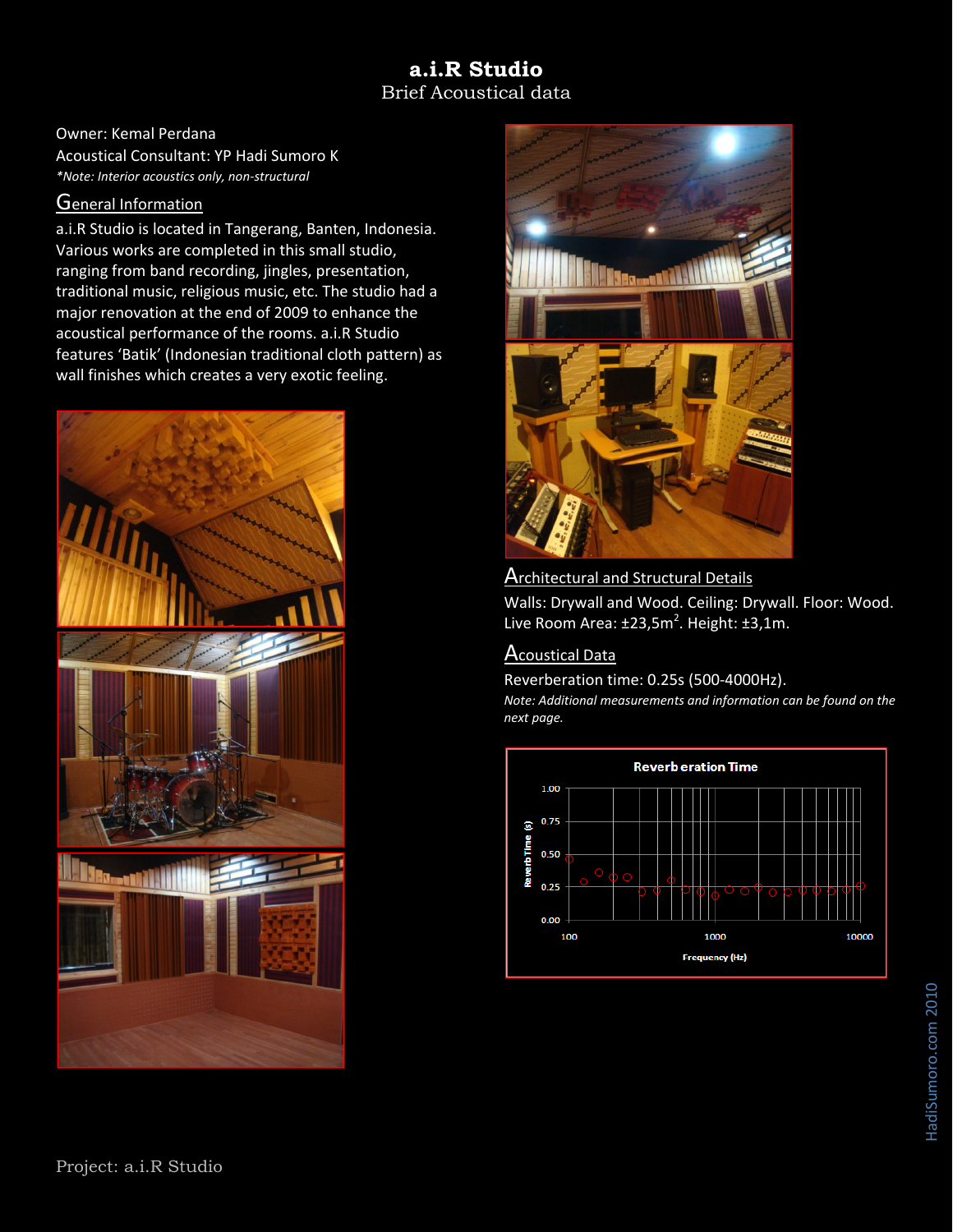# **a.i.R Studio**  Brief Acoustical data

Two measurements at different locations are performed in the live room using a 6" studio monitor (ADAM A7) and Behringer ECM8000. Loudspeaker and microphone are 2m apart and roughly 1m above the floor. The first 100ms reflections can be seen below:



*Note: Due to the small loudspeaker used in the measurement, there is no valid measurement below 80Hz.*

Project: a.i.R Studio